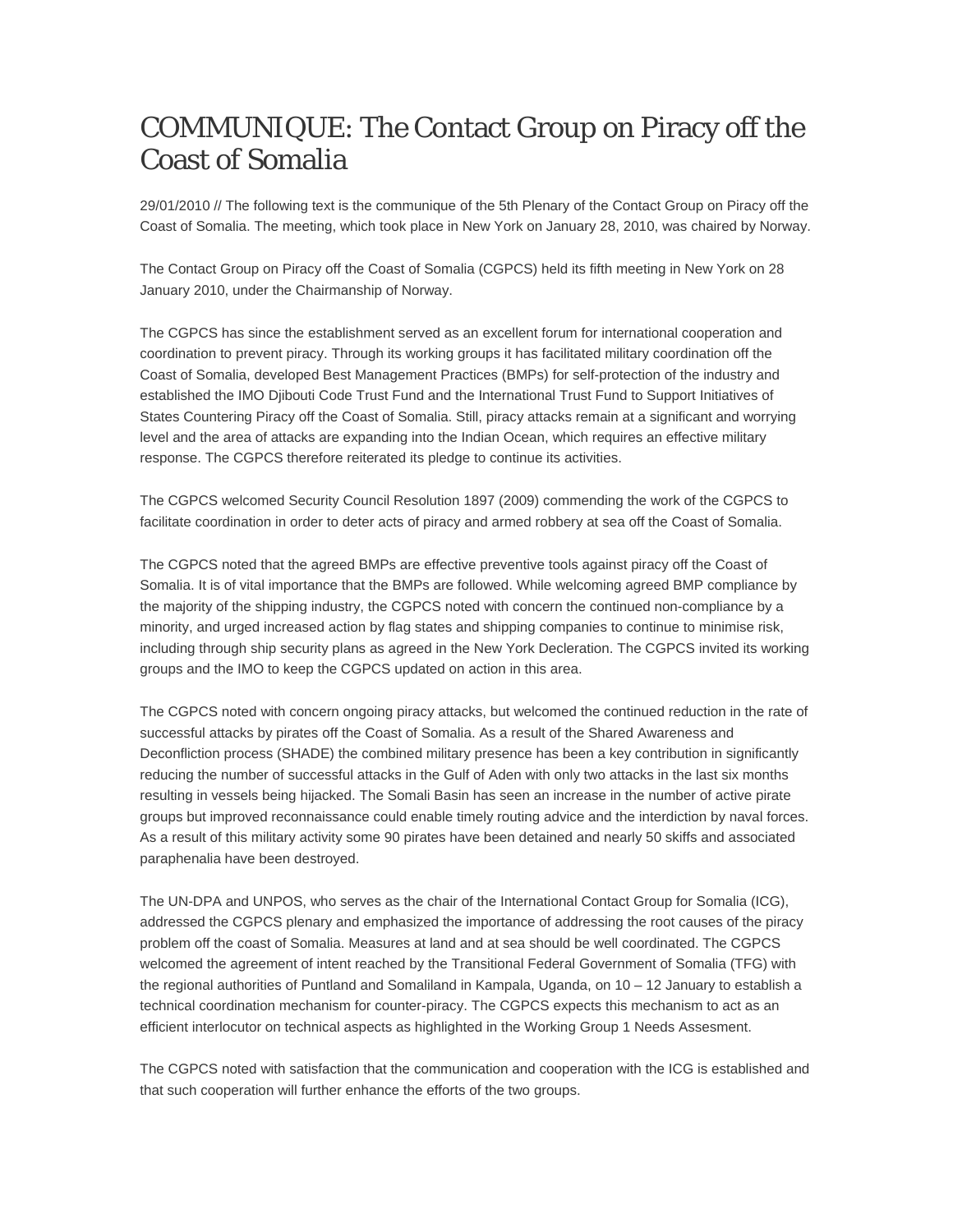The UK reported on the Working Group 1 meetings of 16-17 November 2009 and 27 January 2010, held in London and New York City respectively. The CGPCS reaffirmed its strong support for the activity of multinational and national anti piracy military operations in the region, and welcomed their continuing success in delivering a substantial level of security for international shipping, in particular in the critical Gulf of Aden Internationally Recognised Transit Corridor (IRTC).

The CGPCS welcomed the intention by China to harmonize its military operations with the IRTC patrol system co-ordinated by the multinational SHADE mechanism, and thus optimizing the most efficient possible use of military assets in the fight against piracy, bearing in mind that international escorting cooperation is on a voluntary basis and under the guidance of independent military command.

Recalling its agreement on the need for early action to deliver increased counter-piracy capability throughout the region, including within Somalia, as the sustainable means to combat piracy and address its root causes in the longer term, the CGPCS welcomed the regional counter-piracy capability development needs assessment and prioritisation mission report delivered by Working Group 1. The CGPCS endorsed the agreement by Working Group 1 that the report should provide the basis for further detailed work to address regional counter-piracy capability development needs. This is without prejudice to decisions on detailed implementation and funding of projects, especially through implementation of the Djibouti Code of Conduct, led by the IMO, and through the development of legal structures, led by the UNODC, both of these areas of work being of great importance. The CGPCS stressed the importance of enhanced coordination capacity development efforts. The CGPCS welcomed the offers of bilateral and multilateral support which had already been received to implement the needs assessment report, and encouraged all CGPCS partners to provide support, financially or in kind, including to build up effective Somali structures in relevant areas. The CGPCS tasked Working Group 1 to continue to promote effective military coordination between different naval forces combating piracy off the coast of Somalia, as well as to enhance further regional capability development.

Denmark reported on the work of Working Group 2 on legal issues, emphasizing the following:

• the list of Working Group 2 accomplishments ("the legal tool-box");

• the need for all participants to maintain focus on both own legal and actual ability to prosecute suspected pirates and to ensure timely and sufficient capacity building assistance to States willing to prosecute; • the need to develop further specific instruments to ensure prosecution, including the availability of witnesses.

The CGPCS underlined the need to end impunity of piracy off the coast of Somalia. The effective prosecution of piracy suspects is a key element to countering piracy and crucial to the success of the international efforts off the coast of Somalia. The CGPCS emphasized the urgent need for all States and Organizations to continue to review rules and procedures in order to ensure prosecution of suspected pirates and the necessary global and regional burden sharing in this respect.

On the issue of an international, regional or other mechanism for the prosecution of suspected pirates as a possible addition to national prosecution, the discussion in Working Group 2 showed that the most feasible model would be a specialized or dedicated piracy chamber – with or without international elements established within the existing domestic criminal justice system of one or more States and located in one or more States willing and able to undertake prosecution, including Somalia when this becomes possible. The Chair underlined that this conclusion was without prejudice to the position of States and organizations on the need for such a mechanism.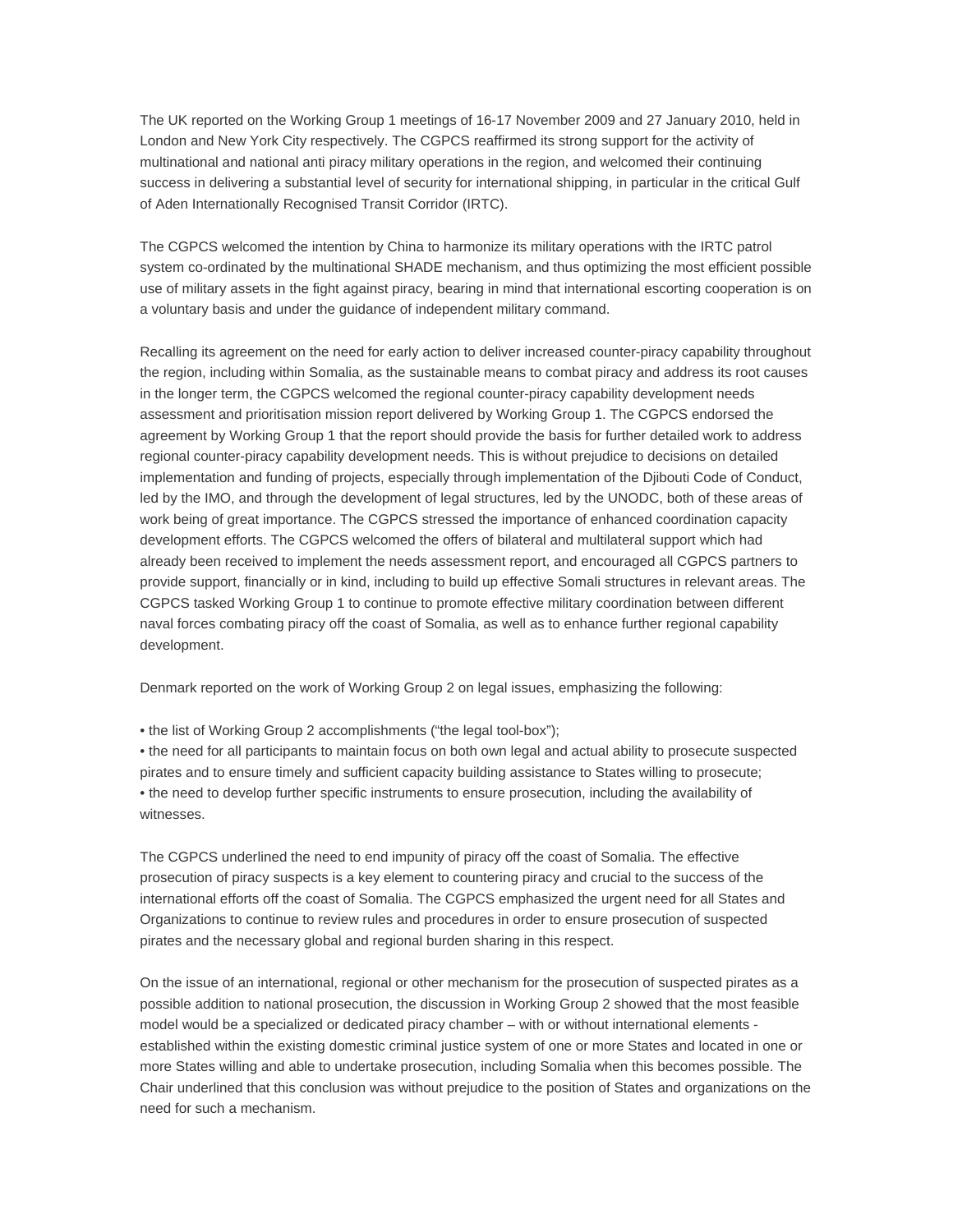The CGPCS took note of the Working Group 2 discussions on this issue. It welcomed the efforts of Kenya and the Seychelles to ensure prosecution of pirate suspects and - in the strongest possible terms - called on all States and Organizations to step up assistance to targeted judicial capacity building in the region, including in support of the development towards establishing specialized or dedicated piracy chambers. The CGPCS underlined the need for continued close cooperation between Working Group 1 and 2.

The CGPCS asked the Working Group to continue its work based on the future actions described in Chairman's conclusions and the guidance given by the CGPCS, in particular to look into the ways and means of how to overcome the incompatibility of national criminal procedural norms and rules that hamper the effectiveness of criminal prosecution of suspected pirates. The next meeting of Working Group 2 will be held in Copenhagen before the next CPGCS plenary meeting.

The CGPCS adopted the revised Terms of Reference for its Trust Fund with UNODC as the fund manager. Germany reported to the Plenary from the Extraordinary Meeting of the CGPCS in New York City on 7 December 2009 on which the Board of the Trust Fund was elected. The CGPCS welcomed the support of Cyprus, Denmark, France, Germany, Greece, Japan Sweden, UK and Norway who have already pledged support to the fund, and encouraged other countries to do so as well.

The United States reported from Working Group 3 that updating BMPs for self protection has proven to be a useful process, thanks to the collaborative efforts and commitment of industry with the support of Maritime Security Center-Horn of Africa (MSC-HOA), UK Maritime Trade Operations (UKMTO), and Maritime Liaison Office (MARLO). Delegations should remain aware of these efforts, encourage their respective vessels to use the services of MSC-HOA, and disseminate current versions of BMPs and other piracy counter-measure guidance. While an estimated 90% of vessels are following some parts of the BMPs, the positive effects are often being undermined by vessels not reporting to MSC-HOA and UKMTO. Opportunities exist to improve these reporting trends through the use of Long Range Identification and Tracking (LRIT) and Shipboard Security Alert System (SSAS) information. Human factors continue to emerge as increasingly relevant to anti-piracy efforts, and more comprehensive guidance is felt needed to complement the vessel protection measures in the BMPs and other piracy counter-measure guidance. Some flag states include anti-piracy training in their respective maritime schools. Clinical studies, now underway to address the impact of piracy on seafarers are expected to produce more comprehensive guidance in this regard. Broad support for these efforts have been expressed by ship registries, vessel operators, shipping advocates, labor relations personnel, and regulators in supporting protection of crews and vessels. Working Group 3 will continue to identify issues related to human factors and seafarer welfare, develop or identify guidance in support of crew training and post event activities, and facilitate their validation and dissemination from authoritative sources. Working Group 3 will continue to work primarily through correspondence to review BMPs and anti-piracy guidance, and identify and develop labor related guidance to strengthen shipping self awareness as well as to inform and complement the work of the Maritime Safety Committee of IMO. A formal meeting is being planned at IMO headquarters in London on 18 and 19 March 2010.

Working Group 4 reported on its third meeting held in New York on 27 January 2010. The CGPCS underscored the importance of making the Somali region inhospitable to piracy. This goal can be achieved by pursuing a strategic and comprehensive implementation of the CGPCS communication strategy and by pursuing land based and other policies. The CGPCS confirmed the central role of the United Nations in coordinating implementation of the CGPCS communication and media strategy and stressed the need to strengthen coordination with the ICG.